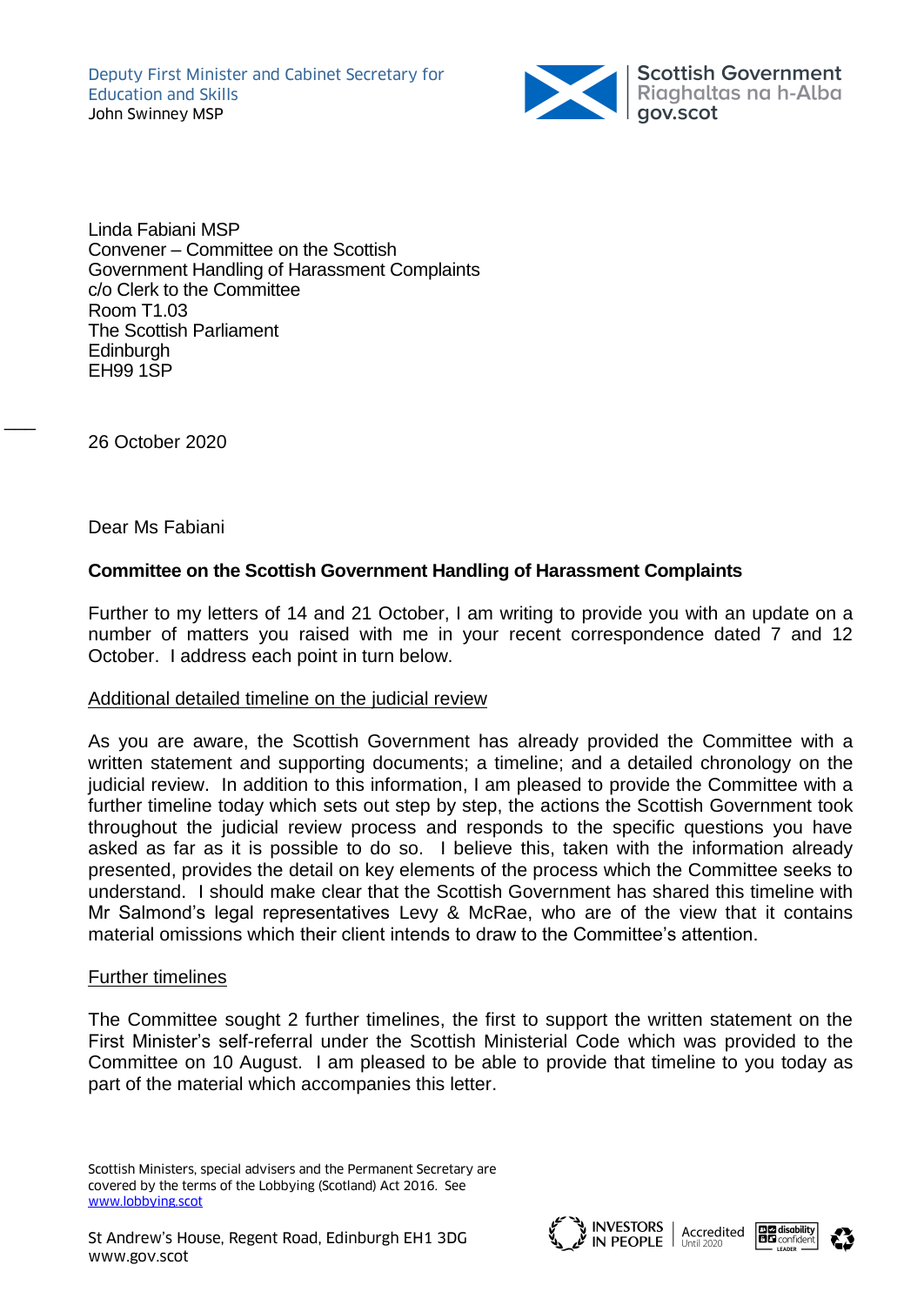The second, on the Scottish Government's investigation of the two complaints against the former First Minister. As the Committee will be aware, that statement has not yet been finalised. Consequently, it is not possible to provide a timeline at this point. I will, however, ensure that when the written statement is submitted, it will include a timeline to aid the Committee's understanding of the chronology of events.

## Documents provided in support of the Scottish Government's written statement on the JR

The Committee sought to understand the criteria the Scottish Government applied which resulted in the small selection of records which were provided in support of the written statement on the JR. As is the case with each of the written statements the Scottish Government has and will provide to the Committee, we sought to answer the specific questions the Committee asked. In doing so, we have provided any documentation felt necessary to illustrate the assertions made in the statement. In this instance, the documents which were provided supported the answer to the Committee's request for information about "*how the decision to settle was taken and what factors had contributed to the cost of settlement"*.

Paragraphs 36 to 40 of the written statement set out the answer to that question and specifically in paragraphs 36 and 37, set out the combination of two factors and the impact the Scottish Government considered it could have on the case. Firstly, that whilst the meaning of paragraph 10 of the procedure was clear to those involved in its development and operation (i.e. not being involved in the matter being investigated), the paragraph was open to a different interpretation – to mean no prior contact with the complainers in addition to any involvement in the subject matter of the complaint. Secondly, having regard to the totality of the Investigating Officer's dealings with the complainers before her appointment as Investigating Officer, the reasonable observer would conclude that there was a real possibility that she could not act impartially as she was required to do by the procedure. The documents provided to the Committee in footnote 15 of the statement were intended to illustrate the extent and nature of the prior contact between the Investigation officer and Ms A and Ms B.

## Update on the search to establish whether Barbara Alison received a specific text from the Permanent Secretary

The Committee sought an update on the efforts Barbara Allison has made to establish whether she had received a text from the Permanent Secretary. I understand that Ms Allison has written today to the Committee to clarify this matter following searches conducted by the Crown Office and Procurator Fiscal Service.

## Fourth tranche of material

In my letter of 14 October I said I would provide you with a further update on the progress the Scottish Government is making to provide you with a fourth tranche of material.

After intensive work carried out over several weeks, I expect the Scottish Government to be in a position later this week to provide a set of securely redacted papers to Levy & McRae (L&M) which, together, consist of the fourth tranche. In total they comprise in excess of 400 documents (over 2000 pages).







Scottish Ministers, special advisers and the Permanent Secretary are covered by the terms of the Lobbying (Scotland) Act 2016. See [www.lobbying.scot](http://www.lobbying.scot/)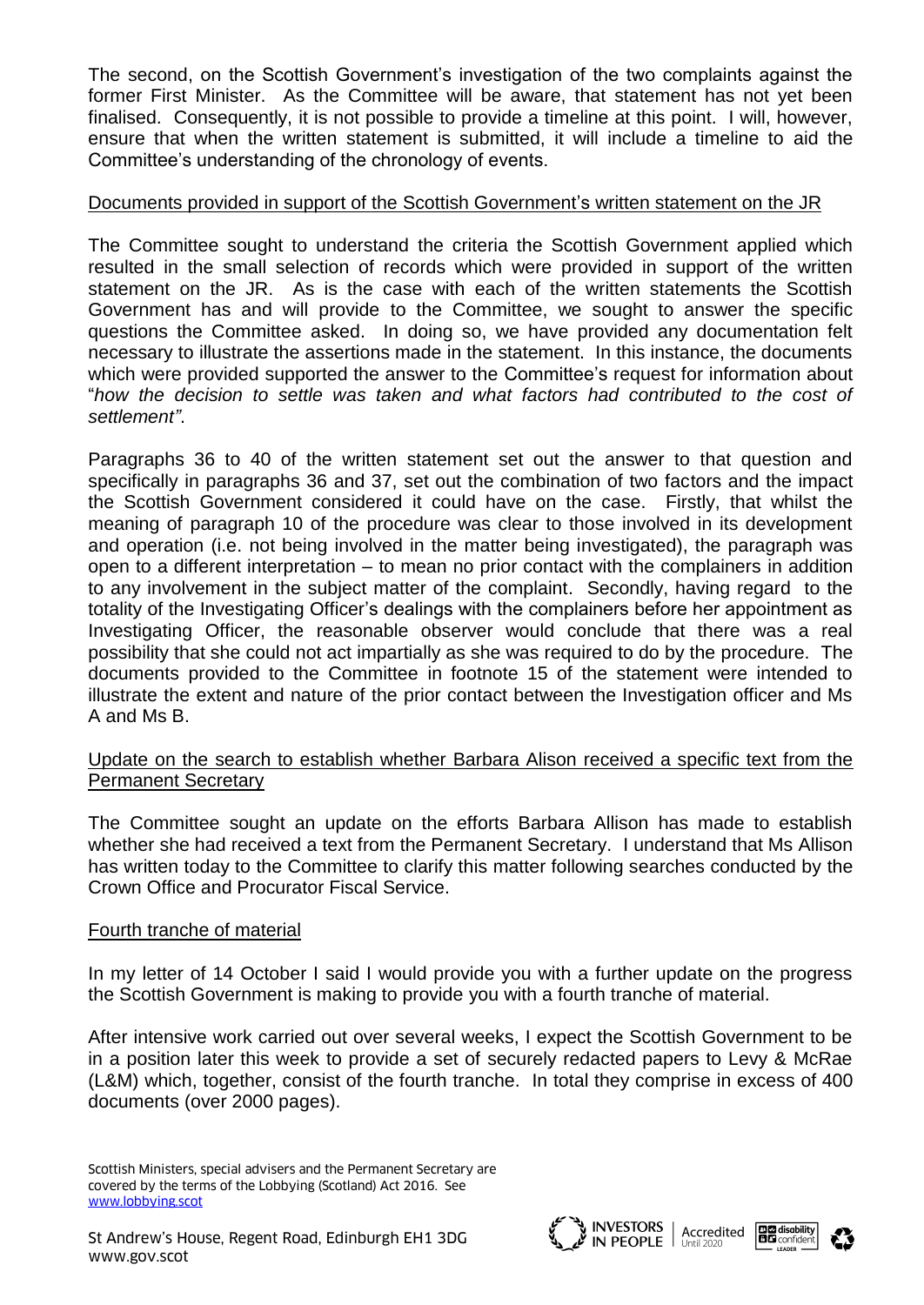The Scottish Government is taking this course of action to ascertain precisely which documents L&M consider are covered by the undertaking given by Scottish Ministers in the judicial review. The Scottish Government's position is that only documents expressly referred to, or described, in the undertaking are subject to it. That position is disputed by L&M. The Scottish Government's position is also that documents reduced by the Court of Session remain in existence and that the Scottish Government should be able to disclose them to you (albeit with the clear caveat that they have been reduced). We understand from correspondence to the Committee that our position on the effect of reduction may not be shared by L&M.

The Scottish Government, when handing over those papers, will be seeking from L&M express confirmation in relation to each document that they either (i) agree to disclosure of the document to the Committee or (ii) object and the basis of that objection. L&M will have two weeks from the date we provide them with the papers to revert to the Scottish Government.

Where L&M confirm they do not object to a document, this will allow us to immediately disclose that document to the Committee. In relation to documents which L&M object to on the basis of their interpretation of the undertaking, we will prepare an application to the court, seeking the court's decision as to whether or not disclosure would breach the undertaking. As I said in my letter of 14 October, the Scottish Government does not intend in the court application to seek the court's permission to disclose documents which we already accept are covered by the undertaking – in particular the Investigating Officer's reports.

If the court considers that some or all of the documents are covered by the undertaking, the Scottish Government will abide by that interpretation of the undertaking and will not disclose those documents to the Committee. Any documents that the court does not consider are covered by the undertaking will be provided to the Committee. Given the need to provide L&M with the opportunity to confirm which documents they object to, I anticipate that any disputed documents will not be identified until November. That will then set the timetable for taking forward any application to the court.

In addition, the Scottish Government is also embarking on the process of compiling and redacting further tranches of documents and handing these over to the Committee. These documents would be:

- The answers for the Scottish Government as originally lodged and as at each adjustment date; and
- The Scottish Government's productions and the documents provided by the Scottish Government which were "recovered" in the Commission, where not already provided as part of the fourth tranche.

I will write to you to confirm when this material will be ready, though I would hope to be able to begin sharing it within the next month.

I will also write to you again to confirm that the fourth tranche is with L&M; and again once we have received their response.







Scottish Ministers, special advisers and the Permanent Secretary are covered by the terms of the Lobbying (Scotland) Act 2016. See [www.lobbying.scot](http://www.lobbying.scot/)